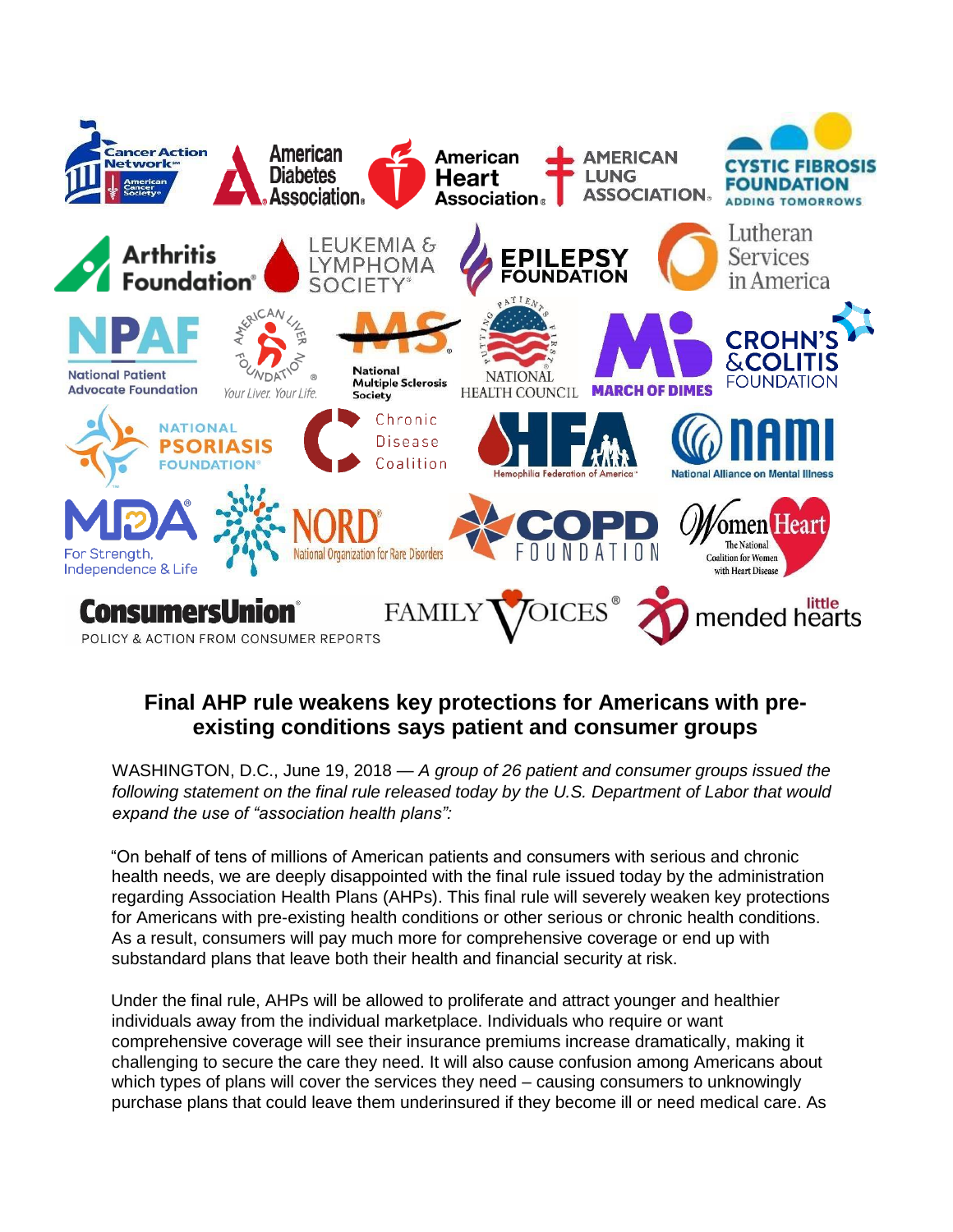organizations committed to ensuring that coverage remains affordable, accessible, and adequate for all Americans, we echo the concerns of health care providers, hospitals, insurers, consumer groups and others and reiterate our strong opposition to this rule.

Nearly all sectors of the health care industry – patients, providers, and insurers – have voiced strong opposition to this rule, so it is discouraging that the Department has finalized it. By moving forward with this rule, this administration has ignored the voices of our patients and their family members, and has jeopardized Americans' access to adequate, affordable health care.

For months we have heard the administration and Congress repeatedly commit to protecting the millions of Americans who have a pre-existing condition. This final rule, along with the proposed rule on short-term plans, the reduction of the individual mandate penalty to \$0, cuts in outreach and enrollment funding, and the failure of the administration to defend current law, all put affordable and adequate health insurance further out of reach – which endangers the health of our constituents.

We call on Congress and states to act immediately to responsibly regulate these plans and protect patients. Our organizations continue to stand ready to work with legislators and the administration to improve access to quality health insurance. Now, we will turn our attention to educating our communities about the risk these plans pose as well as their potential impact on families' physical, mental, and financial wellbeing."

```
###
```
American Cancer Society Cancer Action Network American Diabetes Association American Heart Association American Liver Foundation American Lung Association Arthritis Foundation Chronic Disease Coalition Consumers Union COPD Foundation Crohn's & Colitis Foundation Cystic Fibrosis Foundation Epilepsy Foundation Family Voices Hemophilia Federation of America Leukemia & Lymphoma Society Lutheran Services in America March of Dimes Mended Little Hearts Muscular Dystrophy Association National Alliance on Mental Illness National Health Council National MS Society National Organization for Rare Disorders National Patient Advocate Foundation